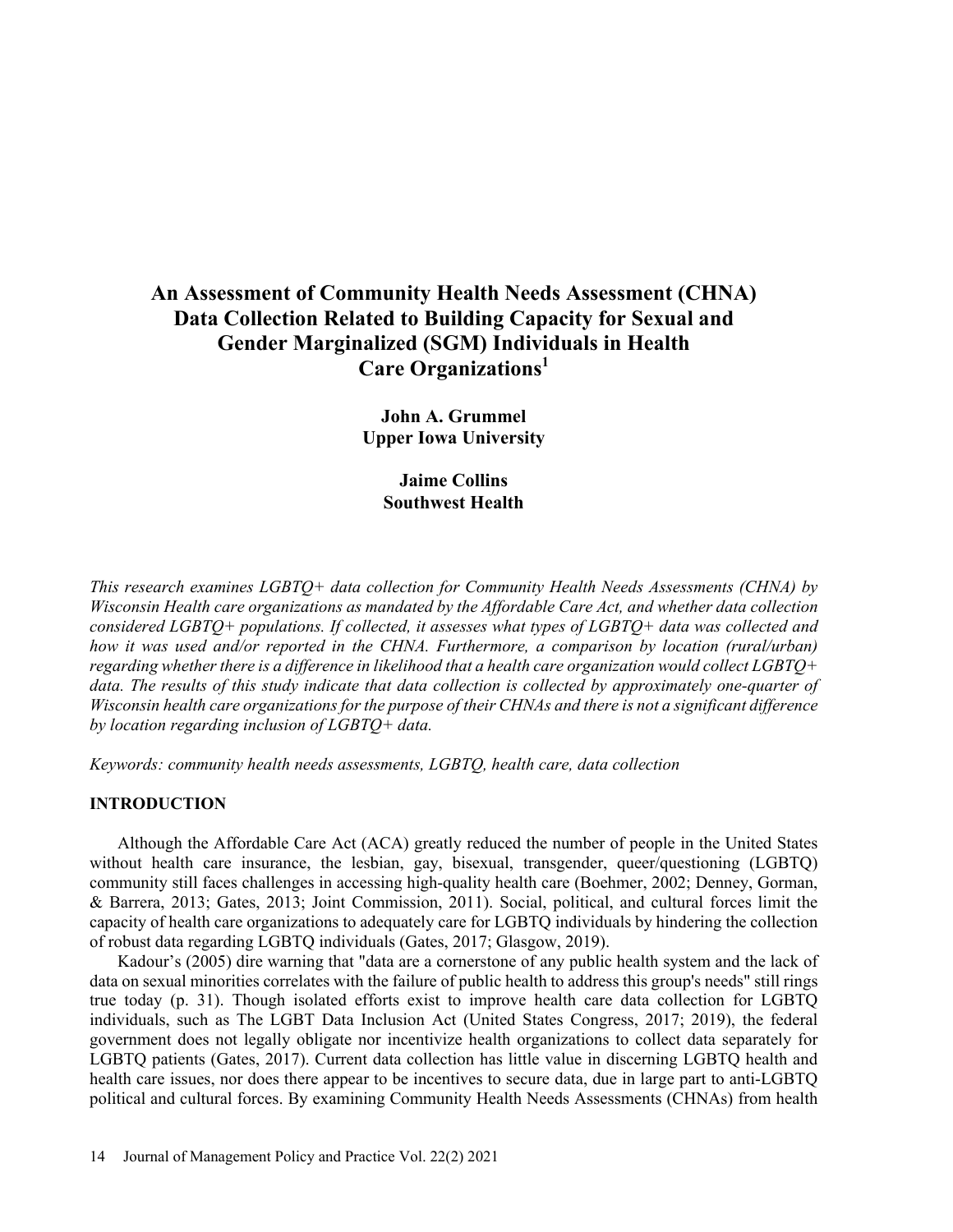care organizations across Wisconsin, we assess whether organizations gather data on sexual and gender minorities and whether urban and rural health care organizations differ in their collection of such data.

### **LGBTQ DEMOGRAPHICS AND HEALTH CARE**

According to the Williams Institute (2019), 4.5% of the population identifies as LGBTQ and 2.9 to 3.8 million LGBTQ individuals live in rural communities. Collection of LGBTQ specific data is vital as LGBTQ individuals suffer at higher rates than heterosexuals from limitations on access to health care (Joint Commission, 2011). Regardless of location, access to quality, culturally competent care for LGBTQ individuals is considerably lower than for heterosexual and cis-gender individuals (Fisher, Irwin, & Coleman, 2014: Loftus, Allen, Call, & Everson-Rose, 2018). Additionally, LGBTQ individuals fare significantly worse in rural communities (Caldwell, Ford, Wallace, Want, & Takahashi, 2016; Dahl, Scott, & Peace, 2015; Fisher, Irwin, & Coleman, 2014; Horvath, Iantaffi, Swinburne-Romine, & Bockting, 2014; Rosenkrantz, Black, Abreu, Aleshire, & Fallin-Bennett, 2017; Rowan, Giunta, Grudowski, & Anderson, 2013).

# **BUILDING CAPACITY**

Building LGBTQ capacity is crucial in terms of data collection as heteronormative assumptions concerning both gender identity and sexual orientation can have harmful effects on access to and care of LGBTQ and gender non-conforming individuals (Bauer, Hammond, Travers, Kaay, Hohenadel, & Boyce, 2009; Wheeler & Dodd, 2011). The Joint Commission illustrates the significant need of quality care for LGBTQ individuals as well as providing a set of detailed guidelines for policy and organizational capacity building in its 2011 report, *Advancing Effective Communication, Cultural Competence, and Patient- and Family-Centered Care for the Lesbian, Gay, Bisexual, and Transgender (LGBT) Community: A Field Guide* (hereafter referred to as *Field Guide*).

Although the early literature on capacity and capacity building is often discussed as management or organizational capacity (Burgess, 1975), Gargan (1981) argued that "simply put, … capacity is its [organization's] ability to do what it wants to do" (p. 652) subject to internal (administrative) as well as external factors, such as the interaction of a community's expectations, resources, and problems. The capacity-building approach (Wang, Hawkins, Lebredo, & Berman, 2012) incorporates much of the previous theory and research regarding capacity building and provides a useful model by which to better understand the barriers to LGBTQ capacity building. It also recognizes the need to develop political support, technologies, financial resources, and managerial execution in order to build organizational capacity for policy change. As such political capacity includes the level of support from stakeholders, which includes managers and employees as well as the business and nonprofit community, either of which could potentially derail any LGBTQ initiatives.

### **DATA AND METHODS**

We examined publicly available CHNAs, which are mandated by the Affordable Care Act of 2010 from health care organizations across Wisconsin for evidence of consideration of the special needs of LGBTQ populations.2 According to the Center for Disease Control (2018): "A community health assessment, also known as community health needs assessment, refers to a state, tribal, local, or territorial health assessment that identifies key health needs and issues through systematic, comprehensive data collection and analysis." CHNAs often focus on health conditions rather than specific demographics or disparities, but they do provide at least a summary of the data used to determine an organization's health care priorities. CHNAs are usually conducted every three years and so no older than 2016 were acquired for nearly all the hospitals that are members of the Wisconsin Hospital Association. Overall, 115 CHNAs representing 150 Wisconsin health care organizations (hospitals, medical centers/clinics, and health departments) were analyzed.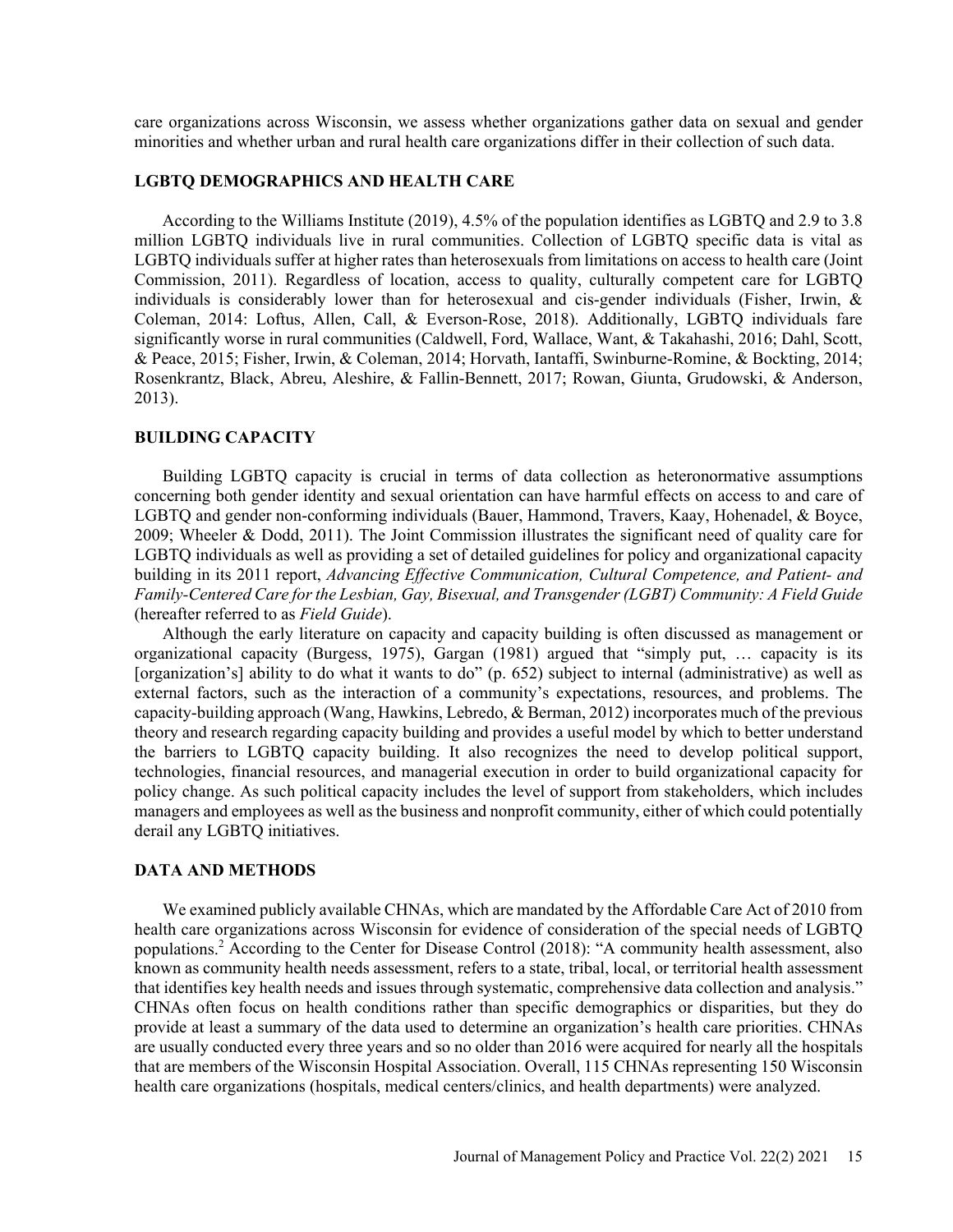To facilitate this exploration, CHNAs were individually culled for specific information. First, each CHNA was coded according to how it treated the concepts of gender and sexual orientation. Secondly, as per the Joint Commission (2011) recommendation that health care organizations "avoid assumptions about sexual orientation and gender identity" (p. 12), each CHNA also was coded according to whether the community survey tool (including interview questionnaires) was included and how the concept of gender/orientation was asked either in the community survey or interview questionnaire.

Next, a word search was conducted for the following words: LGBT (or some variant), transgender, gay, lesbian, bisexual, queer, and gender non-conforming (or some variant). For each term, responses were coded as either 0 for "no mention" and 1 for "1 or more mentions." For those CHNAs that included at least one of the search terms, how the term was employed was also coded. This included whether the terms were used as part of the community demographics or discussed in terms of sampling or listed as a community stakeholder. If the LGBTQ (sexual or gender minorities) term was employed in some other way to comment/explain some aspect of the data or the medical priorities, as outlined by the Joint Commission (2011) recommendation, at least indirectly, that health care organizations "provide information and guidance for the specific health concerns facing lesbian and bisexual women, gay and bisexual men, and transgender people" (p. 15), it was coded as a comment. Lastly, if there was a section or subsection specifically addressing the LGBTQ population, it was coded as LGBT Section.

To account for possible cultural differences in rural and urban health care (Loftus, Allen, Call, & Everson-Rose, 2018), each CHNA was coded according to whether it included other hospitals, clinics or health departments (shared or not) and whether in the compilation of the CHNA and the health care organization was located in a metropolitan or non-metropolitan county (based on the United States Department of Agriculture (2019) Rural-Urban Commuting Area codes (RUCA). The RUCA codes were consolidated from 9 to 3 categories: metro, urban and rural. Metro included the following 3 RUCA codes: "Metro-Counties in metro areas of 1 million population or more," "Metro-Counties in metro areas of 250,000 to 1 million population," and "Metro-Counties in metro areas of fewer than 250,000 population." Urban included the following RUCA codes: "Nonmetro-Urban population of 20,000 or more, adjacent to a metro area," "Nonmetro-Urban population of 20,000 or more, not adjacent to a metro area," "Nonmetro-Urban population of 2,500 to 19,999, adjacent to a metro area," and "Nonmetro-Urban population of 2,500 to 19,999, not adjacent to a metro area." Rural included the following codes: "Nonmetro-Completely rural or less than 2,500 urban population, adjacent to a metro area" and "Nonmetro-Completely rural or less than 2,500 urban population, not adjacent to a metro area." Cross-tabulations were conducted to determine whether there exists a significant difference between rural and urban (metro/urban/rural) consideration of LGBTQ populations.

#### **Findings**

We assessed 115 CHNAs representing 150 Wisconsin health care organizations. Of these, 78% (which accounts for 75% of the health orgs) did not mention any of the LGBT terms. As illustrated in Table 1, transgender appeared most frequently followed by LGBT or LGBTQ. Of the remaining terms, lesbian and gay, appearing an equal number of times, was next followed by bisexual, gender non-conforming, and queer appearing least. Given that collection of such data is not mandated by law, this result was not unexpected.

| Term            | <b>CHNA Only</b> | <b>Health Care Org.</b> |
|-----------------|------------------|-------------------------|
| Did Not Mention | $90(78.26\%)$    | 113 (75.33%)            |
| Did Mention     | 25(21.74%)       | 37(24.67%)              |
| <b>LGBT</b>     |                  |                         |
| Transgender     |                  |                         |
| Gay             |                  |                         |

**TABLE 1 MENTION OF LGBTQ TERMS IN CHNA**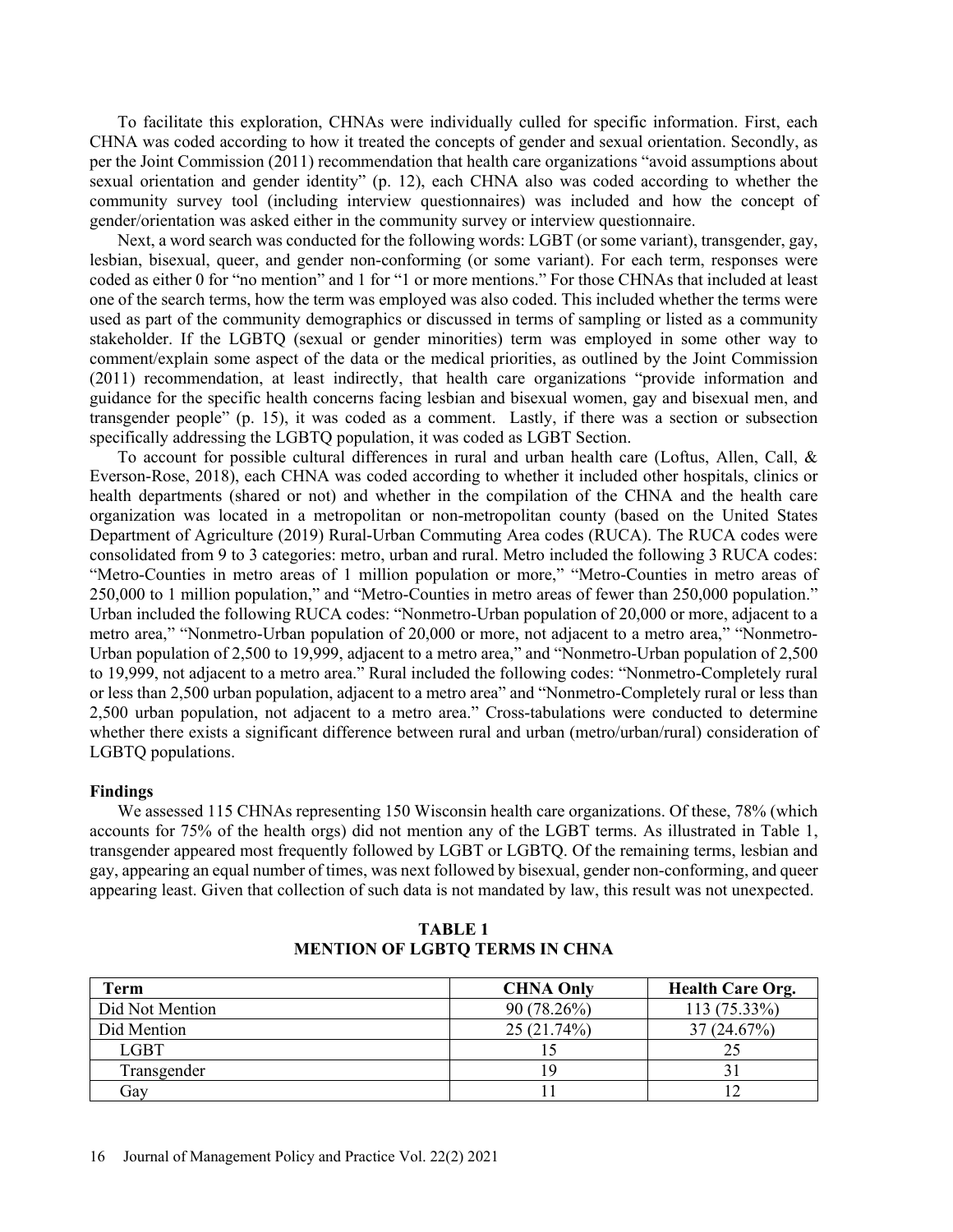| Lesbian                                                                              |              |            |
|--------------------------------------------------------------------------------------|--------------|------------|
| <b>Bisexual</b>                                                                      |              |            |
| Gender Non-Conforming                                                                |              |            |
| <b>Dueer</b>                                                                         |              |            |
| <b>Total</b>                                                                         | $115(100\%)$ | 150 (100%) |
| <i>Source:</i> Authors' analysis of 115 Wisconsin Community Health Needs Assessments |              |            |

Only 20% of the CHNAs included surveys in the publicly available CHNA document (Table 2). A

number of CHNAs included survey demographics, but we did not make assumptions about the exact wording of questions when only the resulting data was offered. A few CHNAs did include screenshots of a question's responses based on the available answers. Of the 21 surveys the authors were able to examine, nine offered only male or female options under gender. An additional four offered as options either male, female, and prefer not to answer (1) or male and female plus other (3), and one survey offered male, female, other, and prefer not to answer. four surveys included a transgender option (trans-male and trans-female) and three surveys that included no gender question at all. The community surveys that included the transgender option were the only surveys that also included a sexual orientation question (heterosexual, homosexual, bisexual) as well.

| <b>TABLE 2</b>                                |
|-----------------------------------------------|
| INCLUSION OF GENDER AND/OR SEXUAL ORIENTATION |

| Gender                                                                        | <b>CHNA Only</b> | <b>Health Care Orgs.</b> |  |
|-------------------------------------------------------------------------------|------------------|--------------------------|--|
| Binary Only                                                                   | $9(7.83\%)$      | 16(10.67%)               |  |
| Binary & "Prefer not to answer"                                               | 1(0.87%)         | $1(0.67\%)$              |  |
| Binary & "Other"                                                              | $3(2.61\%)$      | $3(2.00\%)$              |  |
| "Other" & "Prefer not to answer"                                              | 1(0.87%)         | 1(0.67%)                 |  |
| Transgender                                                                   | $4(3.48\%)$      | $5(3.33\%)$              |  |
| No Gender Question                                                            | $3(2.61\%)$      | 3(2.00)                  |  |
| Survey not included                                                           | 94 (81.74%)      | 121 (80.67%)             |  |
| <b>Total</b>                                                                  | 115              | 150                      |  |
|                                                                               |                  |                          |  |
| <b>Sexual Orientation</b>                                                     | <b>CHNA Only</b> | <b>Health Care Org.</b>  |  |
| All                                                                           | $3(2.61\%)$      | 4(2.67%)                 |  |
| No sexual orientation question                                                | 18 (15.65%)      | 25 (16.67%)              |  |
| Survey not included                                                           | 94 (81.74%)      | 121 (80.67%)             |  |
| <b>Total</b>                                                                  | 115              | 150                      |  |
| Source: Authors' analysis of 115 Wisconsin Community Health Needs Assessments |                  |                          |  |

Of note was an interview schedule that asked the interviewer to ascertain each interviewee's gender, as indicated by the interview scripting "[DERIVED, NOT ASKED]" displayed in Figure 1. There is no indication that interviewers chose any gender other than *male* and *female* as these were the only choices available to record. Such a practice is in direct contradiction to the Joint Commission (2011) directive to "avoid assumptions about sexual orientation and gender identity" (p. 12).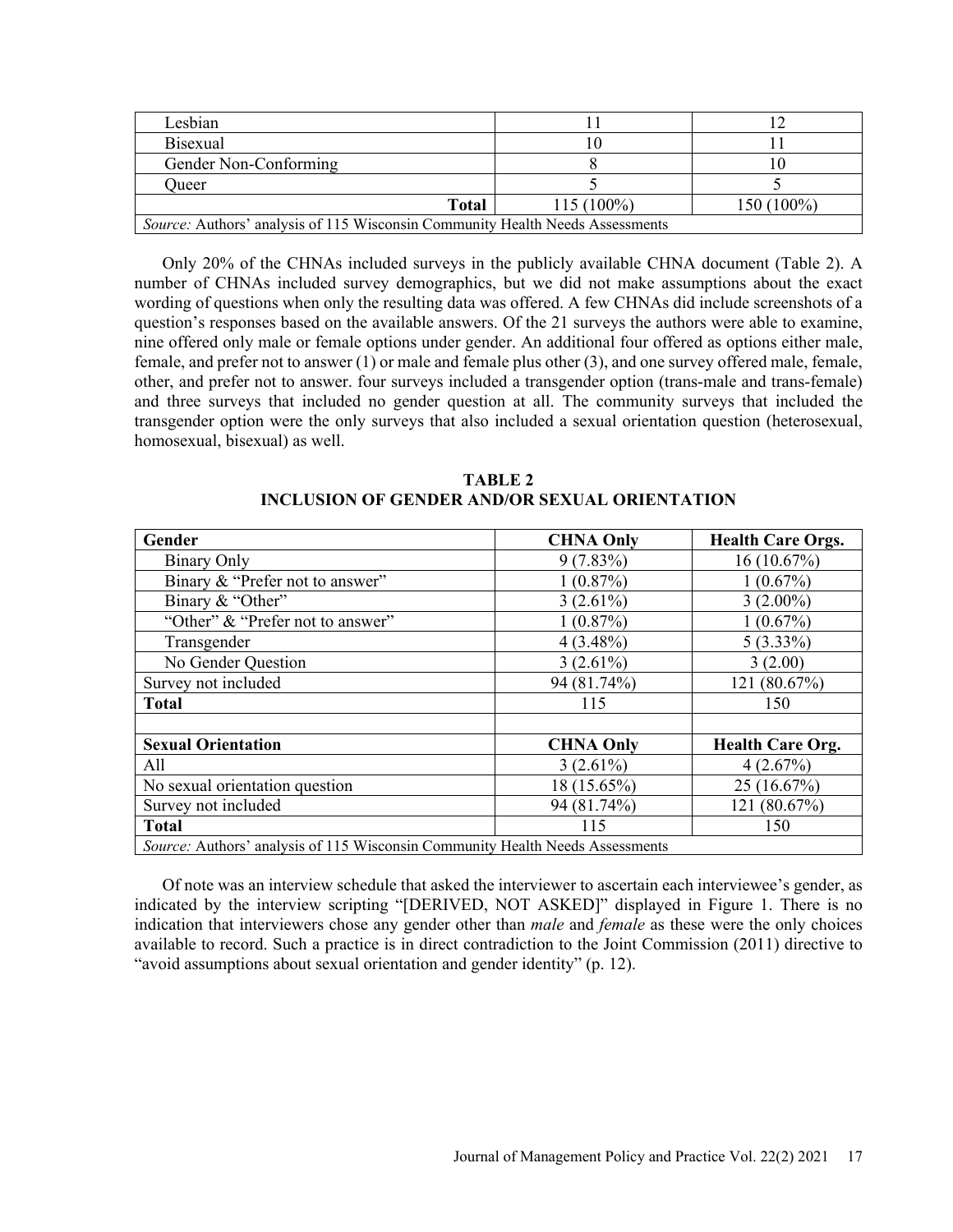# **FIGURE 1 INTERVIEW SCHEDULE QUESTION**

| 43. Gender [DERIVED, NOT ASKED] |  |
|---------------------------------|--|
|                                 |  |

*Source:* City of Milwaukee Community Health Survey Report, 2018 (p. 43).

Less than twenty-five percent of the CHNAs examined from Wisconsin mentioned one of the LGBTQ terms, and Table 3 displays the results of cross-tabulations of LGBTQ term mentions by location type (metro, urban, rural). Pearson Chi-Square results indicate that there is not a significant difference by location type, suggesting there is little difference in consideration of LGBTQ populations in health care planning. This indicates both rural and urban areas need to do better in the collection LGBTQ data. It does appear that the LGBTQ terms were included more in smaller metro areas but as noted earlier, not is not a significant difference. Rural areas did not include any of the terms, which corresponds to commonly held assumptions about rural environments, yet the scant few LGBTQ term mentions within larger metropolitan areas contradicts analogous assumptions.

# **TABLE 3 MENTION OF LGBTQ TERMS ON CHNA BY METRO/URBAN/RURAL AREA**

|                                                                  | <b>Mentioned</b> | Did Not<br><b>Mention</b> | <b>Total</b>             |
|------------------------------------------------------------------|------------------|---------------------------|--------------------------|
| <b>Metro:</b> Counties in metro areas of 1 million population or | 13               | 49                        | 62                       |
| more; Counties in metro areas of 250,000 to 1 million            |                  |                           |                          |
| population, and Counties in metro areas of fewer than            |                  |                           |                          |
| 250,000 population.                                              |                  |                           |                          |
| Urban: Nonmetro urban population of 20,000 or more,              | 13               | 33                        | 46                       |
| adjacent to a metro area; Nonmetro-Urban population of           |                  |                           |                          |
| 20,000 or more, not adjacent to a metro area; Nonmetro-          |                  |                           |                          |
| Urban population of $2,500$ to 19,999, adjacent to a metro       |                  |                           |                          |
| area; and Nonmetro-Urban population of 2,500 to 19,999,          |                  |                           |                          |
| not adjacent to a metro area.                                    |                  |                           |                          |
| <b>Rural:</b> Nonmetro-Completely rural or less than 2,500 urban | $\theta$         | 6                         | 6                        |
| population, adjacent to a metro area" and "Nonmetro-             |                  |                           |                          |
| Completely rural or less than 2,500 urban population, not        |                  |                           |                          |
| adjacent to a metro area.                                        |                  |                           |                          |
| <b>TOTAL</b>                                                     | 26               | 88                        | 114 <sup>a</sup>         |
|                                                                  |                  |                           | ${\bf X}^2$ (7) = 2.6690 |
| + p < .10, * p < .05%, ** p < .01, *** p < .001                  |                  |                           |                          |

<sup>a</sup> Given that 1 CHNA covered multiple RUCA codes, it was not included

*Source:* Authors' analysis of 115 Wisconsin Community Health Needs Assessments

Next, how both the examined terms and LGBTQ individuals themselves were considered within the context of the CHNA was assessed. Table 4 displays the frequency of how the terms were used in the CHNA, though as the issue was addressed previously, the table does not include whether it was mentioned on the community survey. CHNAs used LGBTQ terms in a variety of ways. One CHNA only included the term in the community survey in the appendix (Cumberland Health Care, 2018). Four CHNAs used LGBTQ terms as part of the sample for either community surveys or focus groups while eight CHNA's included the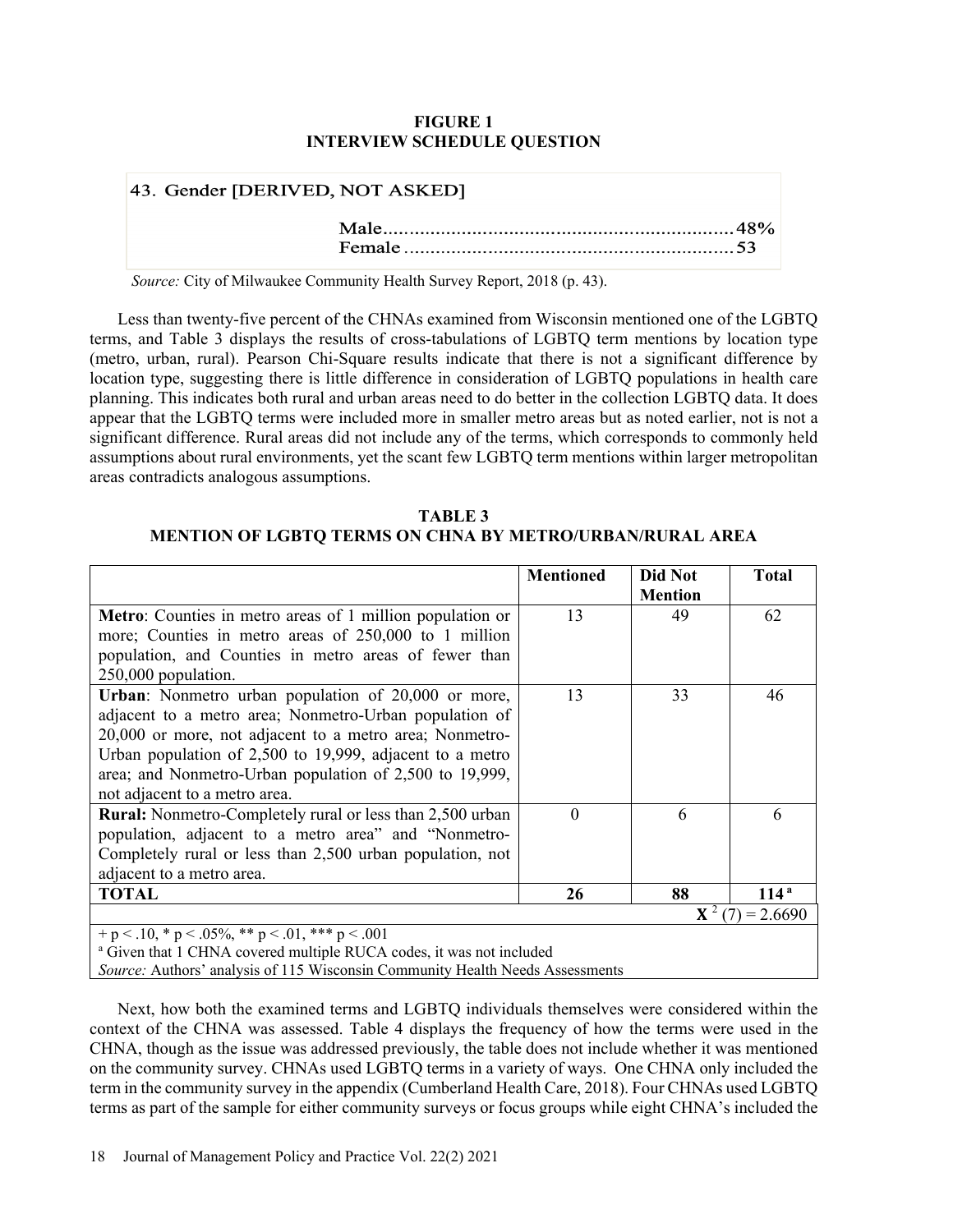terms as part of their community demographics (Gunderson Boscobel Hospital & Clinics, 2018; Crawford County and Grant County, 2018; Crossing Rivers Health Medical Center, 2018; Ripon Medical Center, 2018; Southwest Health, 2019; Waupun Memorial Hospital, 2018). The most common example was inclusion of transgender and/or gender non-conforming individuals with male and female in reporting demographics (e.g., Gunderson Boscobel Hospital & Clinics, 2018). There were also a few CHNAs that included demographics (albeit limited) on sexual orientation (e.g., Ripon Medical Center, 2018).

| <b>TABLE 4</b>                          |  |  |
|-----------------------------------------|--|--|
| <b>HOW LGBTQ TERMS EMPLOYED IN CHNA</b> |  |  |

| Gender                                                                                                        | <b>CHNA Only</b> | <b>Health Care Org.</b> |
|---------------------------------------------------------------------------------------------------------------|------------------|-------------------------|
| Demographics                                                                                                  |                  |                         |
| Stakeholder                                                                                                   |                  |                         |
| Sample                                                                                                        |                  |                         |
| Comment                                                                                                       |                  |                         |
| <b>LGBT</b> Section                                                                                           |                  |                         |
| <i>Note:</i> A total is not included as the various terms could appear multiple times/ways in any given CHNA. |                  |                         |
| Source: Authors' analysis of the 25 Wisconsin Community Health Needs Assessments that included LGBTQ terms.   |                  |                         |

Comments concerning LGBTQ populations in regard to some aspect of the CHNA, whether concerning a particular priority or discussion of health disparities, appear in 14 CHNAs. Three CHNAs (Ripon Medical Center, 2018; St. Agnes Hospital, 2018; and Waupun Memorial Hospital, 2018), which all utilized the Fond du Lac County Health Report (2018) reported that focus group input from LGBTQ+ individuals suggested efforts by health care providers could be more targeted and specifically noted transgender individuals experience great difficulty finding providers. Examples related to healthcare priorities included Ashland Memorial Hospital, which stated among its objectives that "By 2020, reduce the disparities in unhealthy and risky alcohol and other drug use among populations of differing races, ethnicities, sexual identities and orientations, gender identities, and educational or economic status" (Ashland Memorial Hospital, 2018 p.10; see also Fort Atkinson, 2018, p. 42). Similarly, Tomah County's needs assessment stated, "Within the state of Wisconsin, people who identify as LGBTQ, are African American or Native American, or have a disability are more likely to report that they currently smoke" (Tomah Compass Now, 2018, p.42). Other examples included mention of LGBT populations concerning mental or behavioral health (Aspirus Riverview Hospital, 2017; Roger's Behavioral Health, 2019; Southwest Health, 2019 ThedaCare Regional Medical Center Appleton, 2016; ThedaCare Regional Medical Center Neenah, 2016,). Lastly, three CHNAs include a section or subsection specifically concerning LGBTQ populations that contained more detailed information concerning LGBTQ populations, particularly as it relates to either health priorities, disparities, or both (Southwest Health, 2019, pp. 35-36; ThedaCare Regional Medical Center Appleton, 2016, p. 20; ThedaCare Regional Medical Center Neenah, 2016, p. 20).

# **DISCUSSION AND RECOMMENDATIONS**

Although the focus of this research is narrow, the mention of LGBTQ terms in health care systems' CHNAs has widespread implications concerning health care policy and health care for LGBTQ individuals. There are several recommendations from the Joint Commission's (2011) *Field Guide* particularly relevant to this research and data collection.

#### **Provision of Care, Treatment, and Services**

A recommendation related to the provision of care that is directly relevant to data collection is "Avoid assumptions about sexual orientation and gender identity." This has implications for data collection all levels, whether as part of the CHNA, meeting with the physician, to checking ion for an appointment. Over 80% of Wisconsin health care organizations did not question cis-gender and heteronormative assumptions.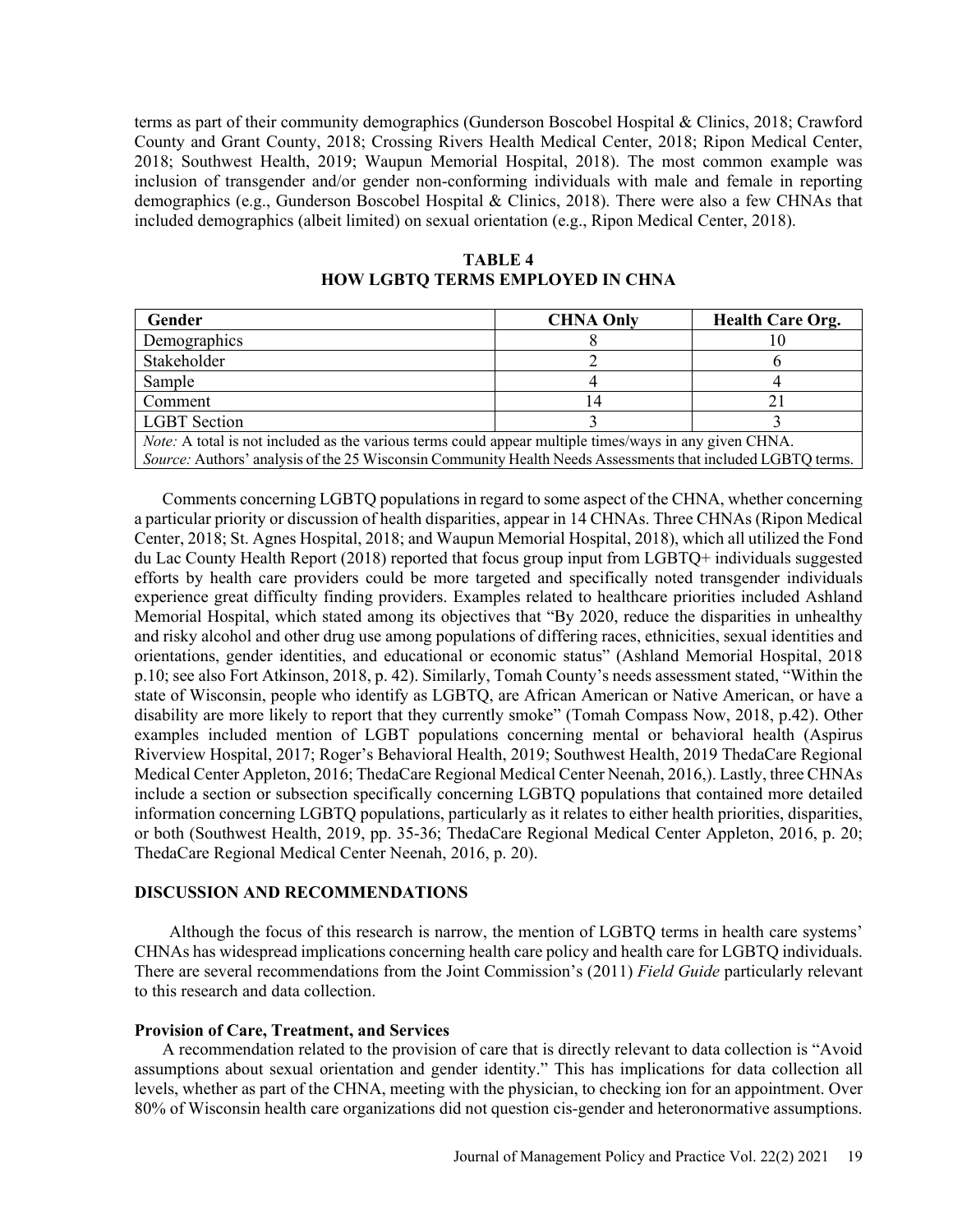LGBTQ disparities are significant and can only be addressed if organizations acknowledge contemporary understandings of sexuality and gender. Furthermore, given political and institutional bias, an impactful opportunity exists for health care organizations to lead systemic change necessary to stimulate and provide precedent for policy changes at the state and national level.

Building capacity to improve safety and quality for LGBTQ patients requires recognizing their presence within the population served by the respective health care system and the fact they constitute a unique demographic segment (Bauer, et al., 2009; Gates, 2013; Moore & Dukes, 2019; Wheeler & Dodd, 2011). As stated in one CHNA:

Gender is a form of social identity that may or may not align with sex assigned at birth, (e.g., female, male, or intersex). Gender categories are non-binary and encompass a spectrum of experiences, such as those who identify as women, men, transgender, and genderqueer. … Given gender-based discrimination, these norms position individuals with differential access to income, education, and power according to gender identity. …As noted there, data were only available for the population female and male, and nonbinary options were not included. (Aspirus Riverview Hospital, 2017, p. 29)

In order to provide quality care to all individuals, healthcare systems must operate with the understanding gender is not only non-binary but also fluid and heterosexuality is not universal (see Bauer, Braimoh, Scheim, & Dharma, 2017 and Galupo, Lomash, & Mitchell (2017) for discussion of more inclusive scales concerning gender identity and sexual orientation). Federal and state government entities must also do more from a policy and regulatory standpoint to ensure LGBTQ individuals are seriously considered in health care decision-making and health care policy.

### **Data Collection and Use**

Two relevant recommendations directly concerning data collection and use include "Identify opportunities to collect LGBT–relevant data and information during the health care encounter" and "Use available population-level data to help determine the needs of the surrounding community." In making these recommendations, the Joint Commission recognizes LGBTQ populations and associated disparities as well as recognizing the need to collect better data. The lack of measurement of even the most basic information about local LGBTQ populations is in essence erasure and greatly effects these individuals' ability to access health care services (Bauer et. al. 2009, p. 353, see also Rattay, 2019 for a detailed discussion of this issue). Several health care systems/hospitals used available survey data such as the Wisconsin 2017 Transgender Community Needs Assessment and/or commented on the need for better data regarding LGBTQ populations.

Given institutional bias regarding the collection of data concerning gender identity and sexual orientation, it is necessary for local health care systems to collect such data either through community surveys or patient interactions, if possible (Moore & Dukes, 2019). Two health care systems collected primary data or used additional information concerning LGBTQ populations. As part of Dane County's qualitative data collection, data was collected specifically from transgender individuals and Outreach Community Center email interviews (p. 14) as well as drawing on information from the "2017 Wisconsin Transgender Youth Community Needs Assessment." Southwest Health also made extensive use of the 2017 Wisconsin Transgender Youth Community Needs Assessment as well as collecting their own data regarding sexual minorities as part of their community survey (Southwest Health, 2019, p. 47).

County-level population data was used by all but very few health care systems/hospitals, yet many acknowledge its limitations. Local level data was recognized as especially important for LGBTQ populations due to high impact health disparities, such as mental health and substance abuse issues (Southwest Health, 2019; ThedaCare Regional Medical Center Appleton, 2016; ThedaCare Regional Medical Center Neenah, 2016). Efforts to address these problems can be enhanced with more attuned primary and secondary data collection, as suggested by the recommendation, "Identify opportunities to collect LGBT–relevant data and information during the health care encounter." These opportunities include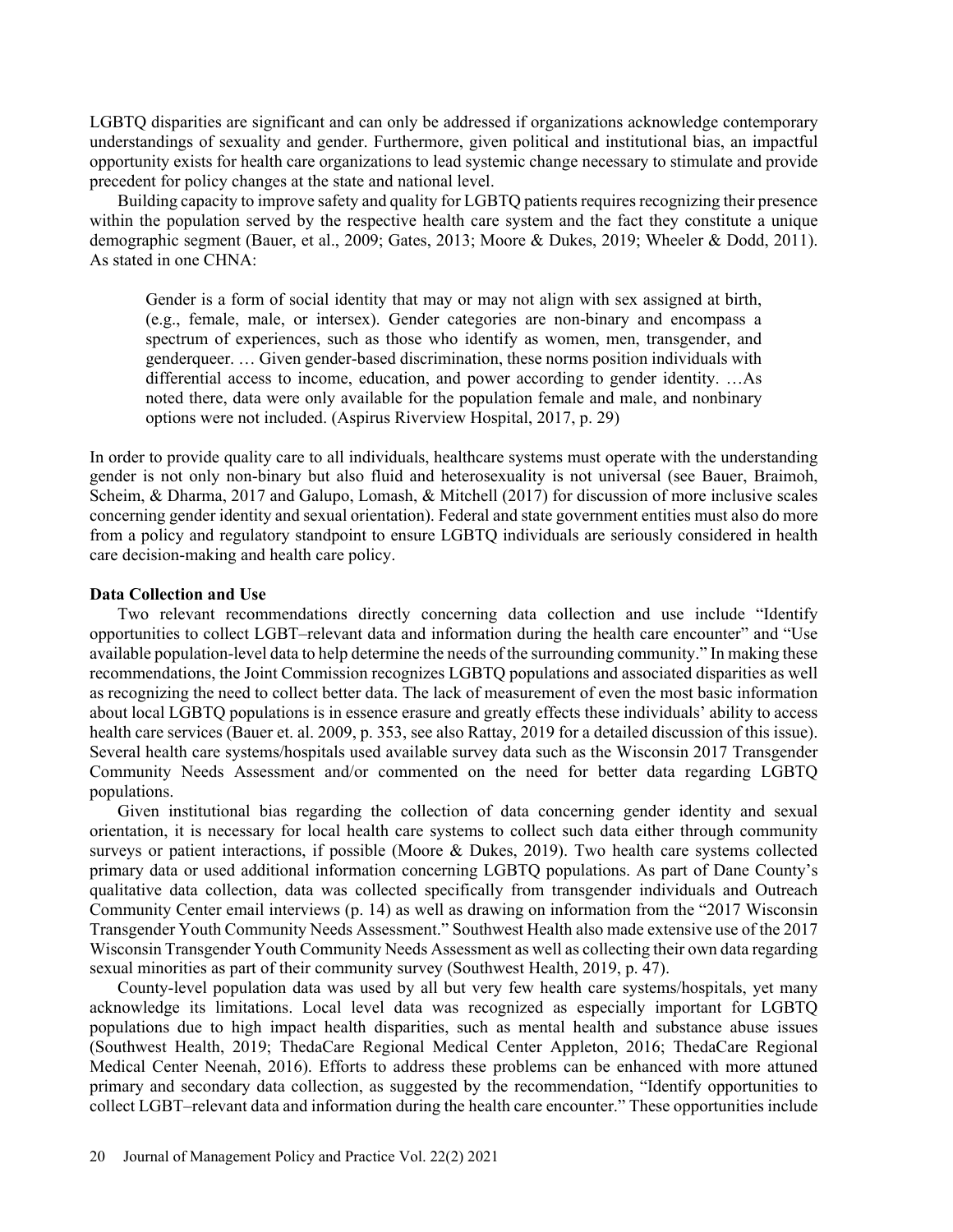not only health systems' consideration of their own patient databases but also improved efforts to accurately record gender and sexuality during health care encounters, among other sources and collection opportunities. Furthermore, data collection could be greatly enhanced if care is taken to develop protocol and provide staff and practitioners the cultural competence training needed to create an affirming health care environment in which LGBTQ individuals feel comfortable disclosing accurate information regarding gender identity and sexual orientation.

### **Patient, Family, and Community Engagement**

Improved data collection on LGBTQ populations is both important and necessary for other *Field Guide*'s recommendations, such as to "collect feedback from LGBT patients and families and the surrounding LGBT community," which is related to engagement with the community as well as current and future patients and loved ones. Community health care organizations take seriously their responsibility to understand and serve their populations and their changing needs. Given the intention behind the CHNA process, it is expected that genuine community engagement is necessary to that process, and therefore, attention must be focused to ensure local level population data and feedback are collected from the surrounding communities, particularly those from vulnerable populations, such as LGBTQ individuals. Populations served by all health care organizations are naturally diverse, and the existence of minorities in any population naturally demands increasing attention to disparities. Better data collection throughout the CHNA process will help health care organizations address health care disparities, which can otherwise seriously limit any gains in quality of care and the quality of health and life among the broader population while also resulting in unnecessary additional costs.

Given the array of entrenched institutional barriers, dramatic change is unlikely, regardless of the need. However, even the mere mention—a recognition—that current data collection is limited by heteronormative and gender bias as well as the lack of institutional support of data collection on LGBTQ populations is a key step forward, without which health care organizations are simply unable to even begin addressing and effectively reducing health care disparities among their LGBTQ population. That simple acknowledgement by the leadership of health care organizations—whether hospitals, health departments, or other health care related organizations and agencies—would acknowledge the gravity of this issue and inspire change. Despite institutional barriers, some health care organizations, due in large part to conscientious and dedicated health care professionals, are taking action to address the severe data collection problems. More is needed.

#### **CONCLUSION**

Few health care systems significantly consider LGBTQ populations. As these and other organizations around the nation strive to provide quality health care and patient safety, their success will rest in part on how diligently they strive to remove the effects of implicit and institutional bias, in spite of the political and institutional barriers that historically have resulted in the ill-treatment of many in the LGBTQ population. Future research will continue to examine these issues beyond the CHNA to include the process for developing the implementation plan.

### **ENDNOTES**

- <sup>1.</sup> The authors would like to thank Dr. Gregory Lewis for his helpful feedback on an earlier draft of this research project.
- <sup>2.</sup> A list of all the available CHNAs used as well as the affiliated health care organizations is available from the authors.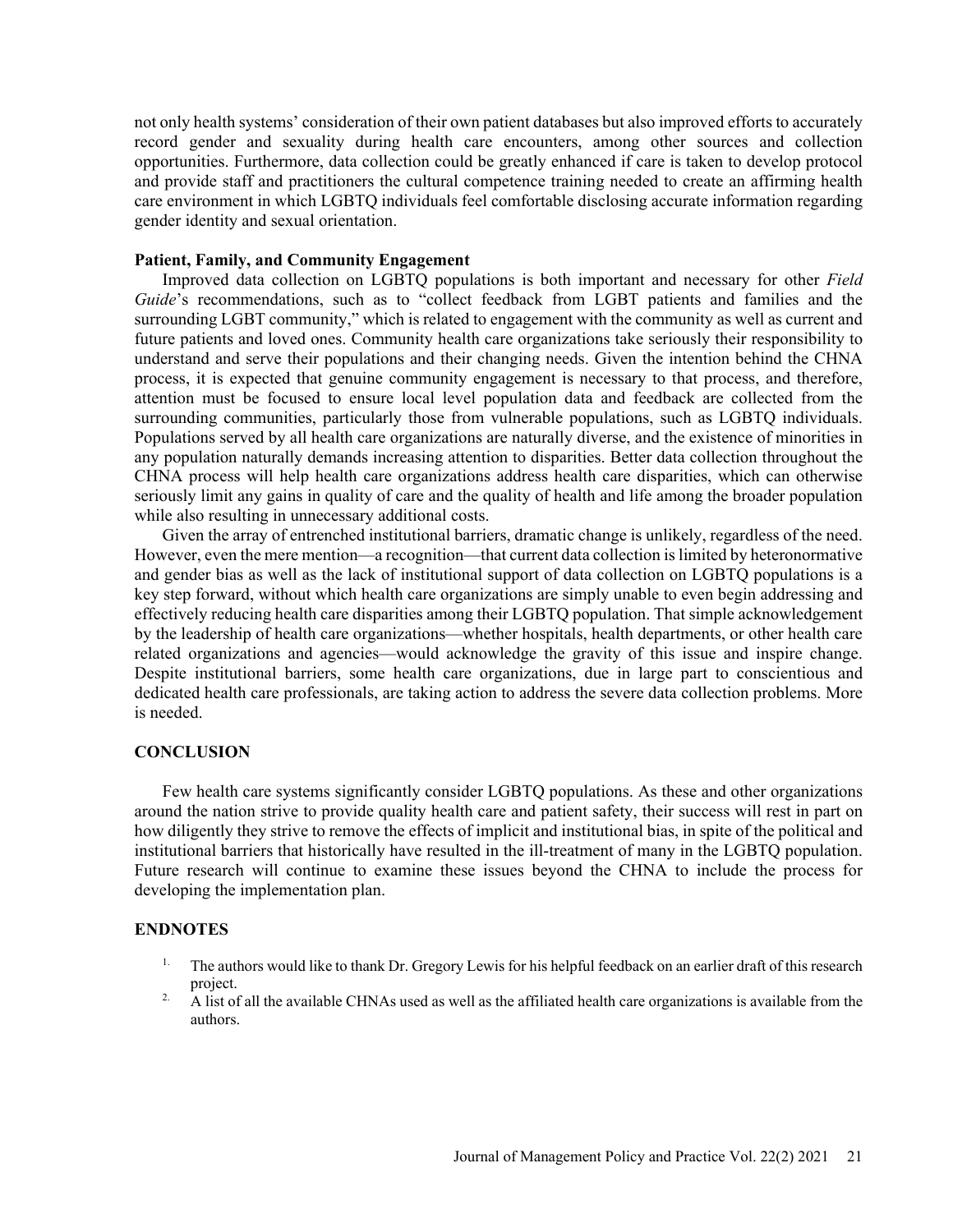## **REFERENCES**

- Bauer, G.R., Hammond, R., Travers, R., Kaay, M., Hohenadel, K.M., & Boyce, M. (2009). "I don't think this is theoretical; This is our lives": How erasure impacts health care for transgender people. *JANAC: Journal of the Association of Nurses in AIDS Care*, *20*(5), 348–361.
- Bauer, G.R., Braimoh, J., Scheim, A.I., & Dharma, C. (2017). Transgender-inclusive measures of sex/gender for population surveys: Mixed-methods evaluation and recommendations. *PLOS ONE*, *12*(5), e0178043.
- Boehmer, U. (2002). Twenty years of public health research: Inclusion of lesbian, gay, bisexual, and transgender populations. *American Journal of Public Health*, *92*, 1125–1130.
- Burgess, P. (1975). Capacity Building and the Elements of Public Management. *Public Administration Review*, *35*, 705–716.
- Caldwell, J.T., Ford, C.L., Wallace, S.P., Want, M.C., & Takahashi, L.M. (2016). Intersection of living in a rural versus urban area and race/ethnicity in explaining access to health care in the United States. *American Journal of Public Health*, *106*(8), 1463–1469.
- Centers for Disease Control and Prevention. (2018). *Community Health Assessment & Health Improvement Planning*. Retrieved from https://www.cdc.gov/publichealthgateway/cha/index.html
- Dahl, A., Scott, R., & Peace, Z. (2015). Trials and triumph: Lesbian and gay young adults raised in a rural context. *Social Sciences*, *4*(4), 925–939.
- Denney, J.T., Gorman, B.K., & Barrera, C.B. (2013). Families, resources, and adult health: Where do sexual minorities fit. *Journal of Health and Social Behavior*, *54*, 46–63.
- Fisher, C.M., Irwin, J.A., & Coleman, J.D. (2014). LGBT health in the midlands: A rural/urban comparison of basic health indicators. *Journal of Homosexuality*, *61*, 1062–1090.
- Galupo, M.P., Lomash, E., & Mitchell, R.C. (2017). "All of My Lovers Fit Into This Scale": Sexual Minority Individuals' Responses to Two Novel Measures of Sexual Orientation. *Journal of Homosexuality*, pp. 146–147.
- Gargan, J. (1981). Consideration of Local Government Capacity. *Public Administration Review*, *41*(6), 649–658.
- Gates, G.J. (2013). Demographics and LGBT health. *Journal of Health and Social Behavior*, *54*(1), 72– 74.
- Gates, G.J. (2017). LGBT Data Collection Amid Social and Demographic Shifts of the US LGBT Community. *Am J Public Health*, *107*(8), 1220–1222.
- Glasgow, J. (2019). Why count and measure? *Delaware Journal of Public Health*, *5*(3), 64–66.
- Horvath, K.J., Iantaffi, A., Swinburne-Romine, R., & Bockting, W. (2014). A comparison of mental health, substance use, and sexual risk behaviors between rural and non-rural transgender persons. *Journal of Homosexuality*, *61*(8), 1117–1130.
- Joint Commission. (2011). *Advancing Effective Communication, Cultural Competence, and Patient- and Family-Centered Care for the Lesbian, Gay, Bisexual, and Transgender (LGBT) Community: A Field Guide*.
- Kadour, R. (2005). The power of data, the price of exclusion. *Gay & Lesbian Review*, *12*(1), 31–33.
- Loftus, J., Allen, E.M., Call, K.T., & Everson-Rose, S.A. (2018). Rural-urban differences in access to preventive health care among publicly insured Minnesotans. *The Journal of Rural Health: Official Journal of the American Rural Health Association and the National Rural Health Care Association*, *34*(Suppl 1), s48–s55.
- Moore, C., & Dukes, C. (2019). The value of identity: providing culturally responsive care for LGBTQ+ patients through inclusive language and practices. *Delaware Journal of Public Health*, *5*(3), 6–9.
- Rattay, K.T. (2019). LGBTQ population is needed to improve health care and reduce health disparities. *Delaware Journal of Public Health*, *5*(3), 24–26.
- Rosenkrantz, D.E., Black, W.W., Abreu, R.L., Aleshire, M.E., & Fallin-Bennett, K. (2017). Health and health care of rural sexual and gender minorities: A systematic review. *Stigma and Health*, *2*(3), 229–243.